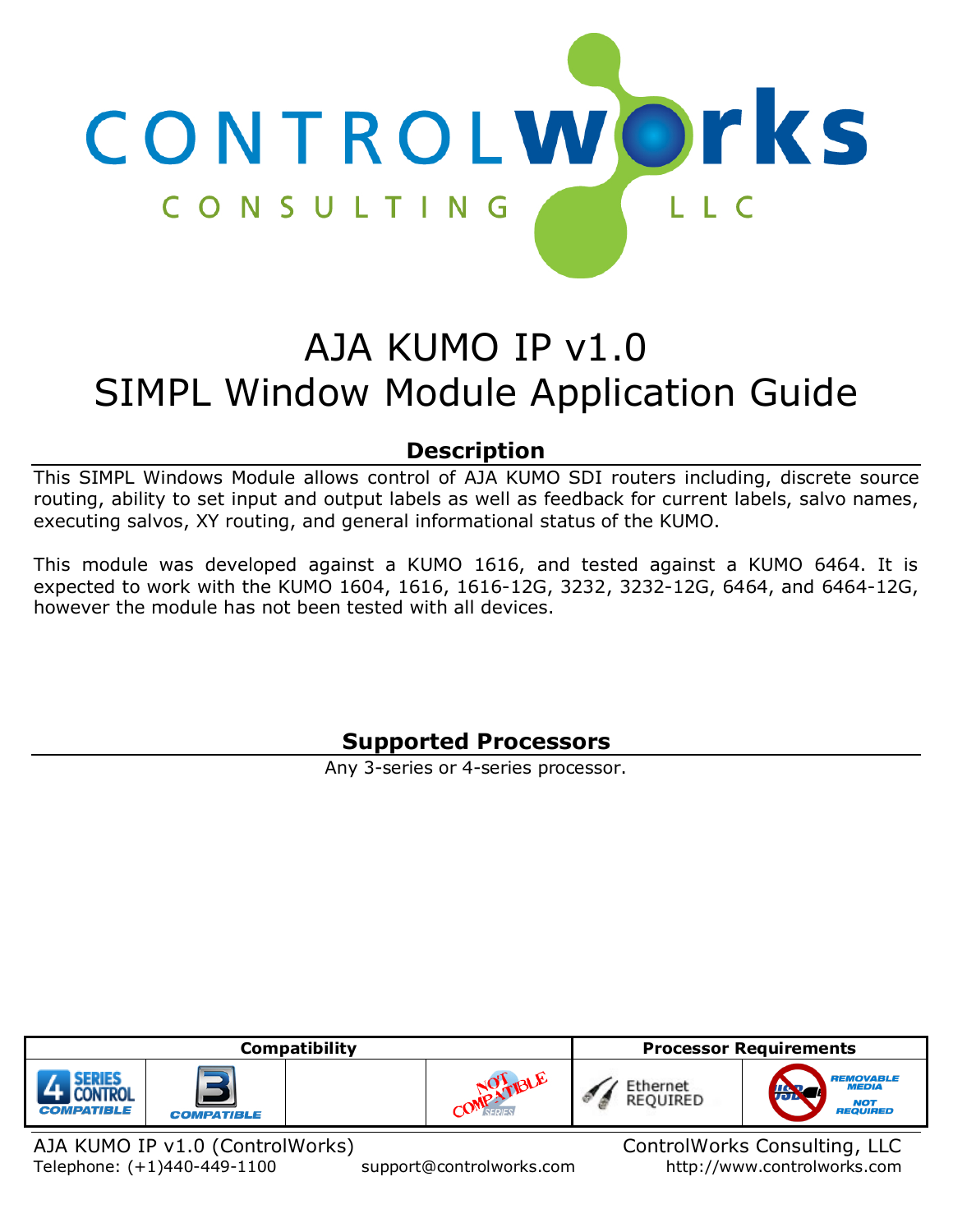# Contents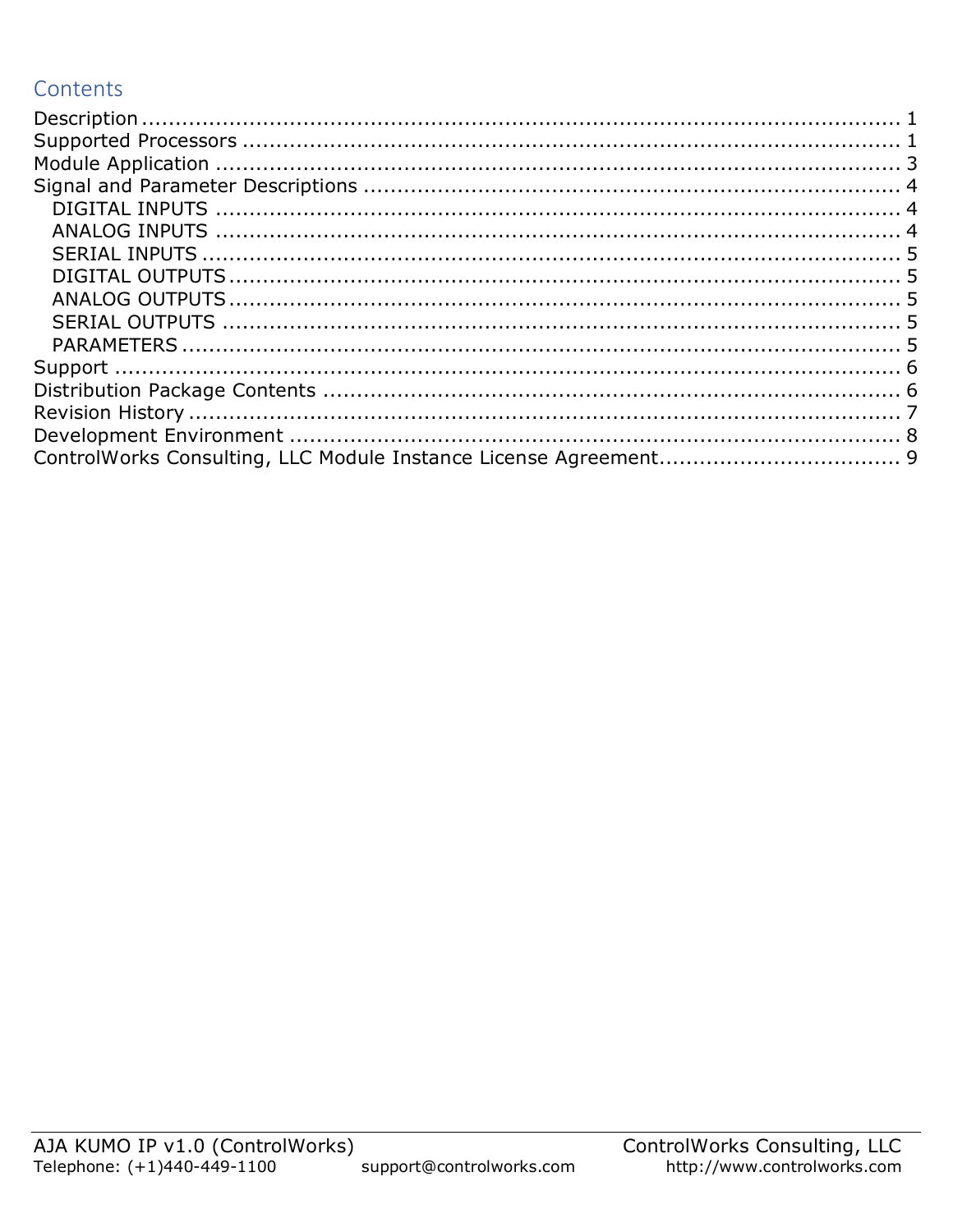# **Module Application**

<span id="page-2-0"></span>The processor must be able to connect to the KUMO using TCP port 80 (HTTP); if the processor is unable to connect to the KUMO on port 80, the module will not function.

### **Knowledge Base**

Please be sure to visit our Knowledge Base for additional information that can assist in developing your solutions.<http://controlworks.com/ResourceLibrary/KnowledgeBase.aspx>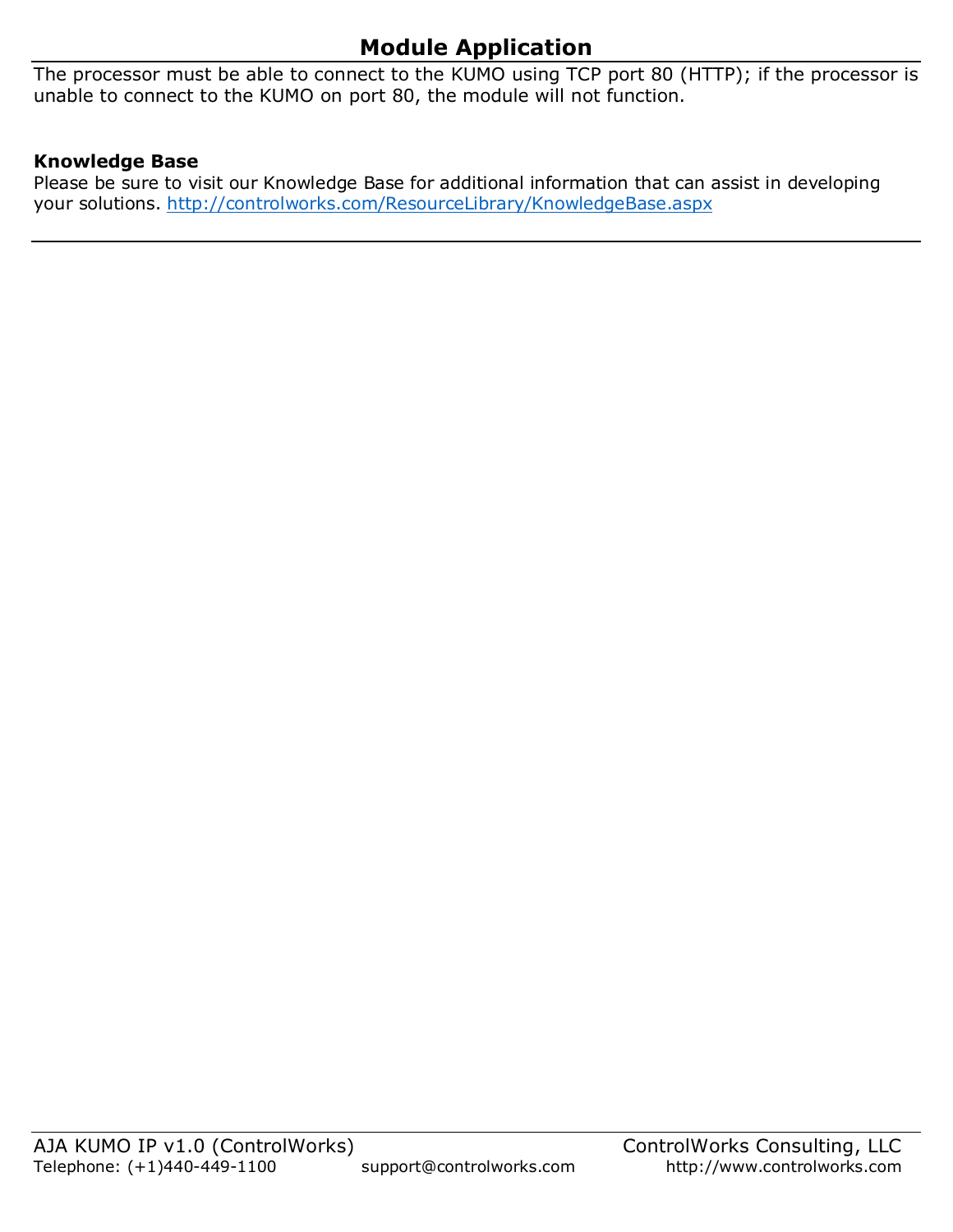# **Signal and Parameter Descriptions**

Bracketed signals such as "[signal\_name]" are optional signals

### <span id="page-3-1"></span><span id="page-3-0"></span>**DIGITAL INPUTS**

<span id="page-3-2"></span>

| Setting low stops debug messages from being printed.<br>pulse to start or stop polling. Polling must be enabled<br>for feedback to update.<br>pulse to lock or unlock the front panel on models that<br>have a front panel.<br>pulse the desired singnal to set the Identify LED to |
|-------------------------------------------------------------------------------------------------------------------------------------------------------------------------------------------------------------------------------------------------------------------------------------|
|                                                                                                                                                                                                                                                                                     |
|                                                                                                                                                                                                                                                                                     |
|                                                                                                                                                                                                                                                                                     |
|                                                                                                                                                                                                                                                                                     |
|                                                                                                                                                                                                                                                                                     |
|                                                                                                                                                                                                                                                                                     |
| off/blink/on state.                                                                                                                                                                                                                                                                 |
| [routing_change_updates_feedback_immediately]<br>set high to immediately receive feedback for outputs.                                                                                                                                                                              |
| [Source_For_Output_01-64_Fb] in-between polls. This                                                                                                                                                                                                                                 |
| allows the inputs [Source_For_Input_01-64_Set] to                                                                                                                                                                                                                                   |
| immediately pass the set value to the output until the                                                                                                                                                                                                                              |
| next poll cycle.                                                                                                                                                                                                                                                                    |
| pulse to route the source to the destination as defined                                                                                                                                                                                                                             |
| by [xy_routing_source_number] and                                                                                                                                                                                                                                                   |
| [xy_routing_destination_number].                                                                                                                                                                                                                                                    |
| [xy_routing_automatically_take_on_source_change]<br>latch high to execute a routing change when a source<br>changes. The module will send                                                                                                                                           |
|                                                                                                                                                                                                                                                                                     |
| [xy_routing_source_number] and                                                                                                                                                                                                                                                      |
| [xy_routing_destination_number] when a source<br>changes. [xy_routing_take_now] should not be used                                                                                                                                                                                  |
| when this signal is set high.                                                                                                                                                                                                                                                       |
| [xy_routing_automatically_take_on_destination_change]latch high to execute a routing change when a                                                                                                                                                                                  |
| destination changes. The module will send                                                                                                                                                                                                                                           |
| [xy_routing_source_number] and                                                                                                                                                                                                                                                      |
| [xy_routing_destination_number] when a source                                                                                                                                                                                                                                       |
| changes. [xy_routing_take_now] should not be used                                                                                                                                                                                                                                   |
| when this signal is set high.                                                                                                                                                                                                                                                       |
|                                                                                                                                                                                                                                                                                     |
| <b>ANALOG INPUTS</b>                                                                                                                                                                                                                                                                |
|                                                                                                                                                                                                                                                                                     |
| immediately set the route. Valid values are 1d-64d. Od<br>is not a valid route.                                                                                                                                                                                                     |
|                                                                                                                                                                                                                                                                                     |
| [destination_01-64_lock_state_set]Sets the lock status of a destination; when locked the                                                                                                                                                                                            |
| destinations routes cannot be changed. $0d =$ unlock,<br>$1d = lock.$                                                                                                                                                                                                               |
|                                                                                                                                                                                                                                                                                     |
| configured it will not be executed. Most KUMO products                                                                                                                                                                                                                              |
| support salvos 1d-8d.                                                                                                                                                                                                                                                               |
| analog input that identifies the source number to be                                                                                                                                                                                                                                |
| routed in XY routing mode. Valid values are 1d-64d. Od                                                                                                                                                                                                                              |
| is not a valid route.                                                                                                                                                                                                                                                               |
| [xy_routing_destination_number]<br>analog input that identifies the destination number that                                                                                                                                                                                         |
| should route the input to in XY routing mode. Valid                                                                                                                                                                                                                                 |
| values are 1d-64d. Od is not a valid route.                                                                                                                                                                                                                                         |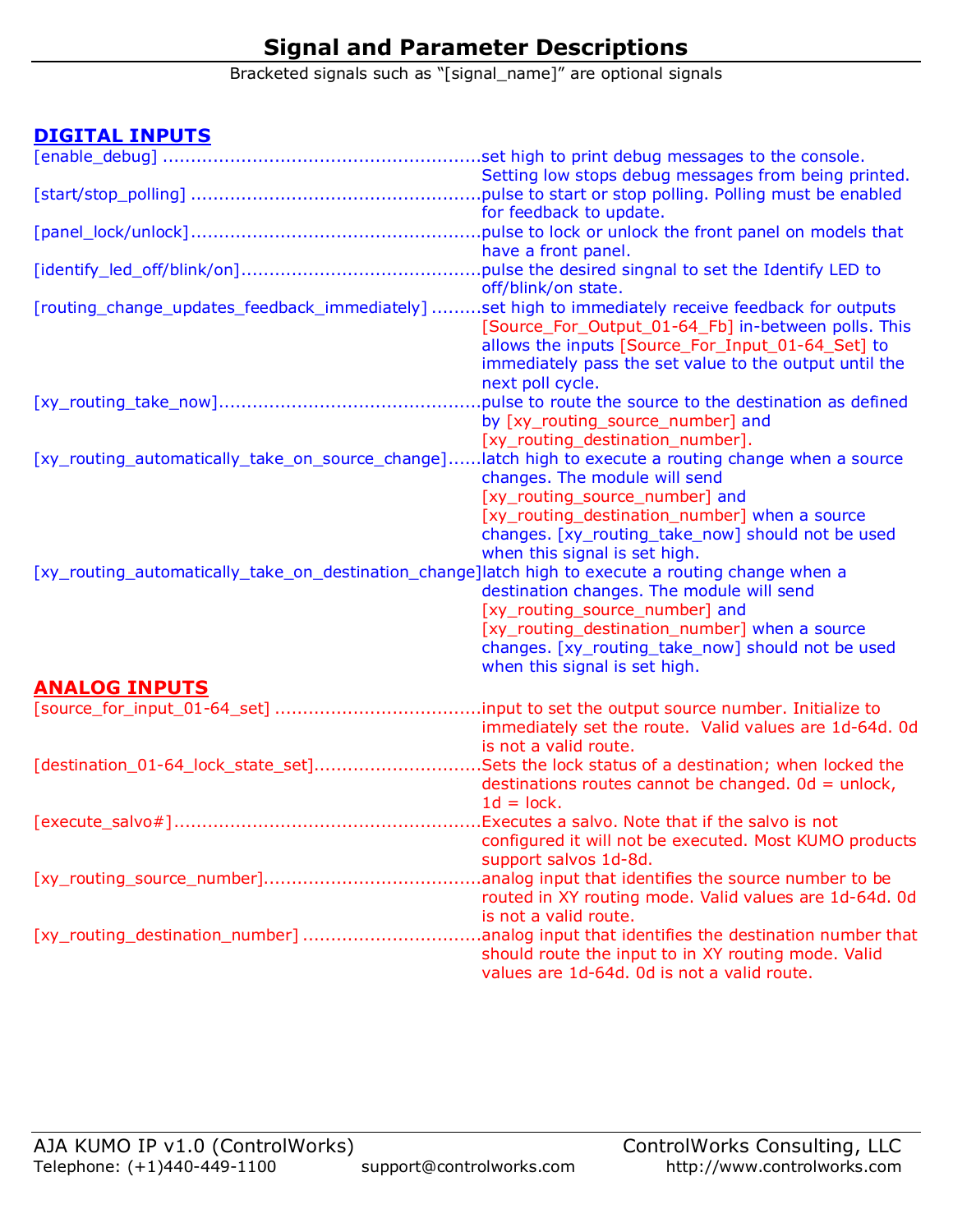### <span id="page-4-0"></span>**SERIAL INPUTS**

| [ip_address_or_hostname_override\$]used to override the IP Address or Hostname                |                                                       |
|-----------------------------------------------------------------------------------------------|-------------------------------------------------------|
|                                                                                               | Parameter input.                                      |
|                                                                                               |                                                       |
|                                                                                               | set the name, send the entire string at one time.     |
| [destination_01-64_Line1-2_Label_Set\$]serial used to set the name of an output consisting of |                                                       |
|                                                                                               | two lines. Sending any string will set the name, send |
|                                                                                               | the entire string at one time.                        |
| [source_01-64_Line1-2_Label_Set\$]serial used to set the name of an input consisting of       |                                                       |
|                                                                                               | two lines. Sending any string will set the name, send |
|                                                                                               | the entire string at one time.                        |

### <span id="page-4-1"></span>**DIGITAL OUTPUTS**

| [temperature_alarm_temperature_error_fb]high when the device reports a temperature alarm or |                  |
|---------------------------------------------------------------------------------------------|------------------|
|                                                                                             | error.           |
|                                                                                             |                  |
|                                                                                             | unlocked.        |
|                                                                                             |                  |
|                                                                                             | the device type. |
|                                                                                             |                  |
|                                                                                             |                  |
|                                                                                             |                  |
|                                                                                             | condition.       |

### <span id="page-4-2"></span>**ANALOG OUTPUTS**

| reports the total number of sources for the connected                |
|----------------------------------------------------------------------|
| KUMO.                                                                |
| reports the total number of destinations for the                     |
| connected KUMO.                                                      |
| reports the current reference format. See the demo.                  |
| program for a list of analog values and associated                   |
| formats.                                                             |
| reports the currently routed input number for that                   |
| destination.                                                         |
| reports if the destination is locked from routing. $0d =$            |
| unlocked, $1d =$ locked.                                             |
| reports the last executed salvo.                                     |
| analog reporting the currently selected source number.               |
| analog reporting the currently selected destination.                 |
| number.                                                              |
| [detected_reference_format_fb]<br>[xy_routing_destination_number_fb] |

### <span id="page-4-3"></span>**SERIAL OUTPUTS**

| [destination_01-64_line1-2_label_fb\$] serial indicating the current destination name for lines |
|-------------------------------------------------------------------------------------------------|
|                                                                                                 |
| [source_01-64_line1-2_label_fb\$]serial indicating the current source name for lines 1          |
|                                                                                                 |
|                                                                                                 |
|                                                                                                 |

### <span id="page-4-4"></span>**PARAMETERS**

IP Address or Hostname..............................................Enter the IP address or hostname of the KUMO.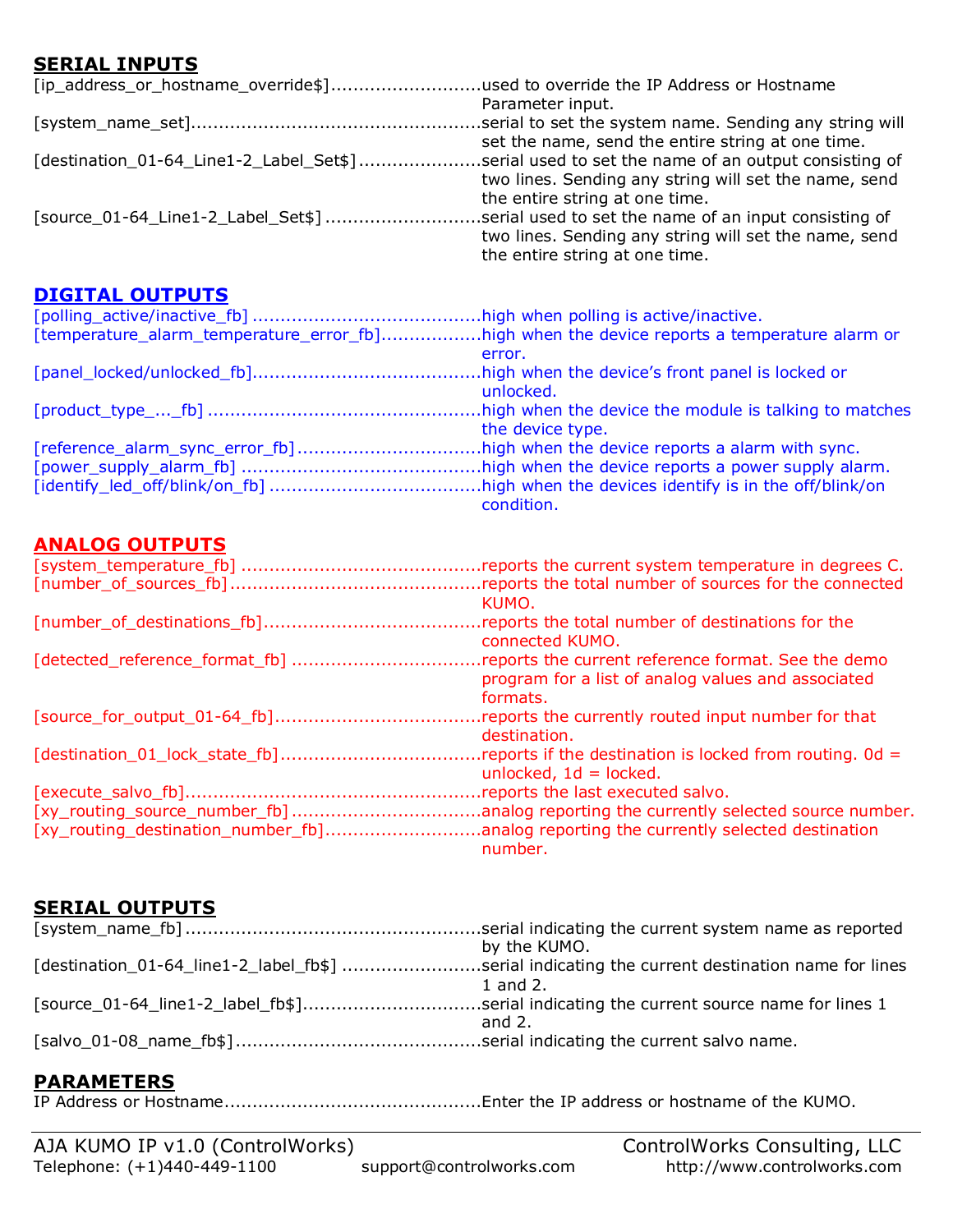<span id="page-5-0"></span>This module is supported by ControlWorks Consulting, LLC. Should you need support for this module please email support@controlworks.com or call us at 440-449-1100. ControlWorks normal office hours are 9 AM to 5 PM Eastern, Monday through Friday, excluding holidays.

Before calling for support, please ensure that you have loaded and tested operation using the included demonstration program and touchpanel(s) to ensure that you understand the correct operation of the module. It may be difficult for ControlWorks to provide support until the demonstration program is loaded.

Updates, when available, are automatically distributed via email notification to the address entered when the module was purchased. In addition, updates may be obtained using your username and password at [https://www.controlworks.com/Customers/Login.aspx.](https://www.controlworks.com/Customers/Login.aspx)

# **Distribution Package Contents**

<span id="page-5-1"></span>The distribution package for this module should include:

| <b>Distribution Contents</b>               |                                 |  |
|--------------------------------------------|---------------------------------|--|
| AJA_KUMO_IP_v1.0_(ControlWorks).umc        | Crestron User Module.           |  |
| AJA_KUMO_IP_Engine_v1.0_(ControlWorks).usp | SIMPL+ file used within the     |  |
|                                            | processor module.               |  |
| AJA_KUMO_IP_Engine_v1.0_(ControlWorks).ush | SIMPL+ header file.             |  |
| AJA_KUMO_REST_ControlWorks.clz             | SIMPL# Library                  |  |
| AJA_KUMO_IP_Demo_v1.0_(ControlWorks).umc   | Demo program for PRO3 processor |  |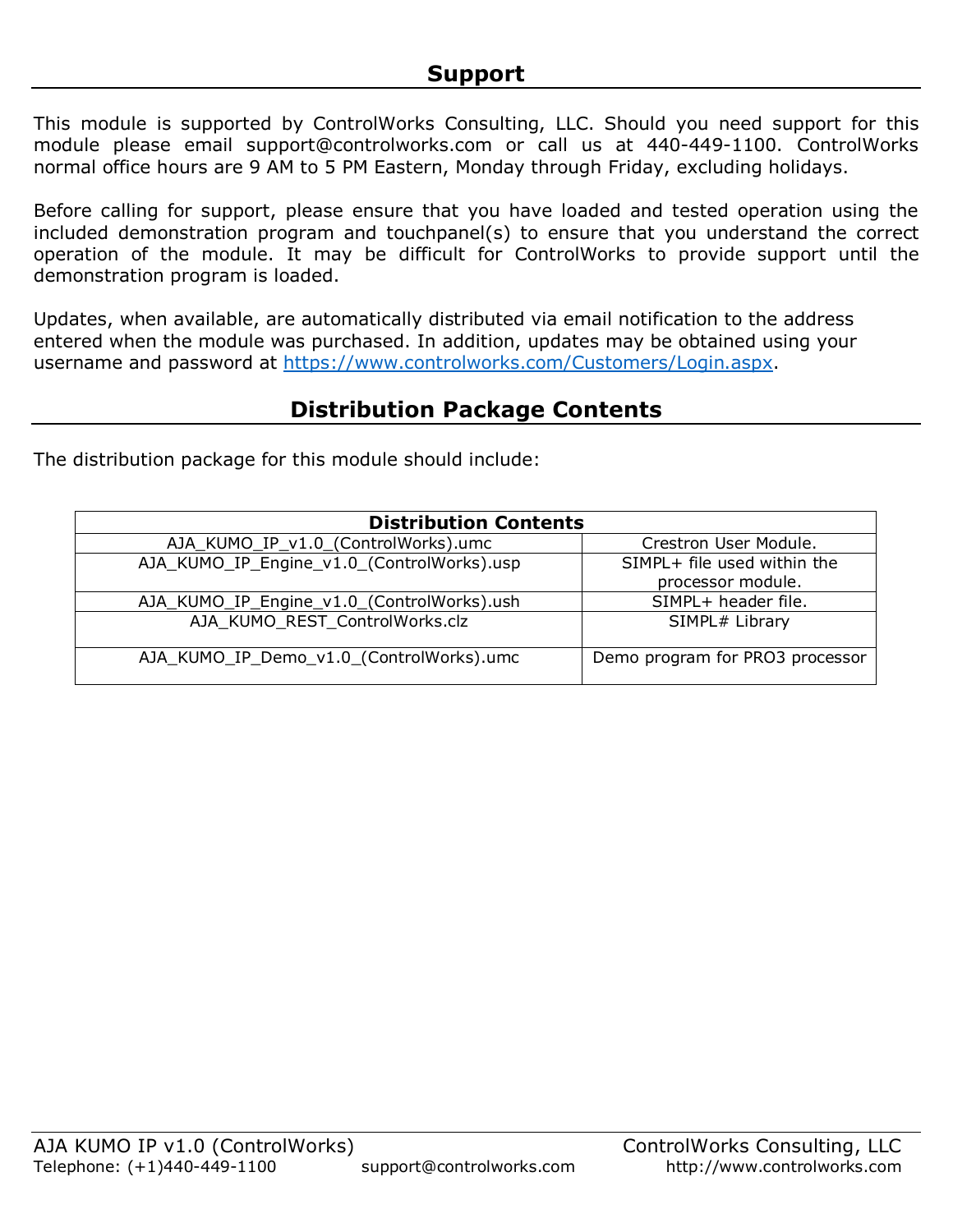<span id="page-6-0"></span>V1.0 caleb@controlworks.com 2021.09.22 -initial release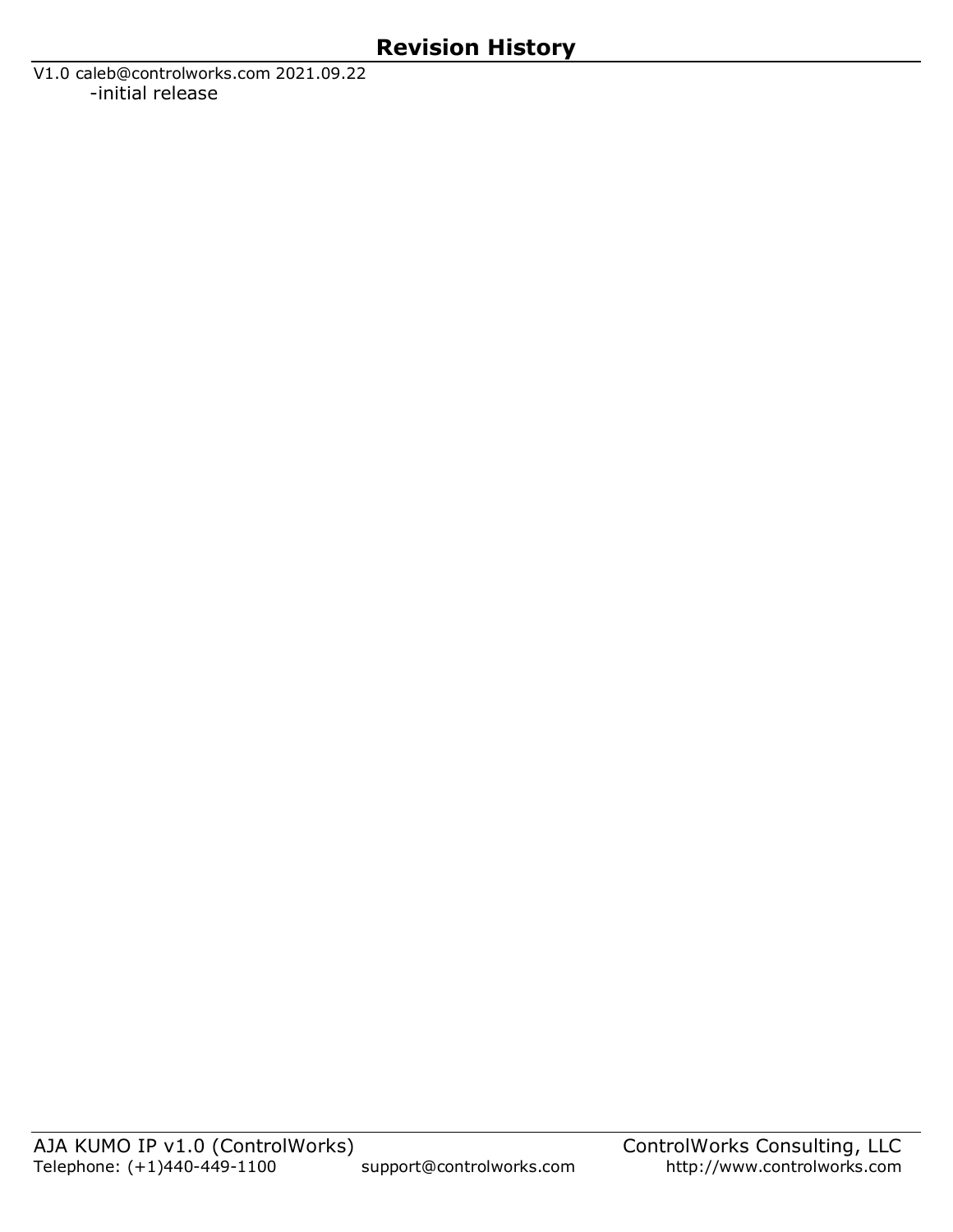## **Development Environment**

<span id="page-7-0"></span>This Module and Driver version was developed on the following hardware and software. Different versions of hardware or software may or may not operate properly. If you have questions, please contact us.

| <b>Manufacturer Hardware</b>   | <b>Software Version</b> |
|--------------------------------|-------------------------|
| <b>KUMO 1616</b>               | 4.6.1.6                 |
|                                |                         |
| <b>Crestron Hardware</b>       | <b>Firmware Version</b> |
| Crestron PRO4 Processor        | v2.6000.00026           |
| Crestron PRO3 Processor        | v1.603.4298.28152       |
| <b>Software</b>                | <b>Software Version</b> |
| <b>SIMPL Windows</b>           | 4.14.31                 |
| Vision Tools Pro-e             | 6.2.00                  |
| <b>Smart Graphics Controls</b> | 2.15.04.01              |
| <b>Crestron Database</b>       | 202.05.002.00           |
| Device Database                | 200.40.004.00           |
|                                |                         |